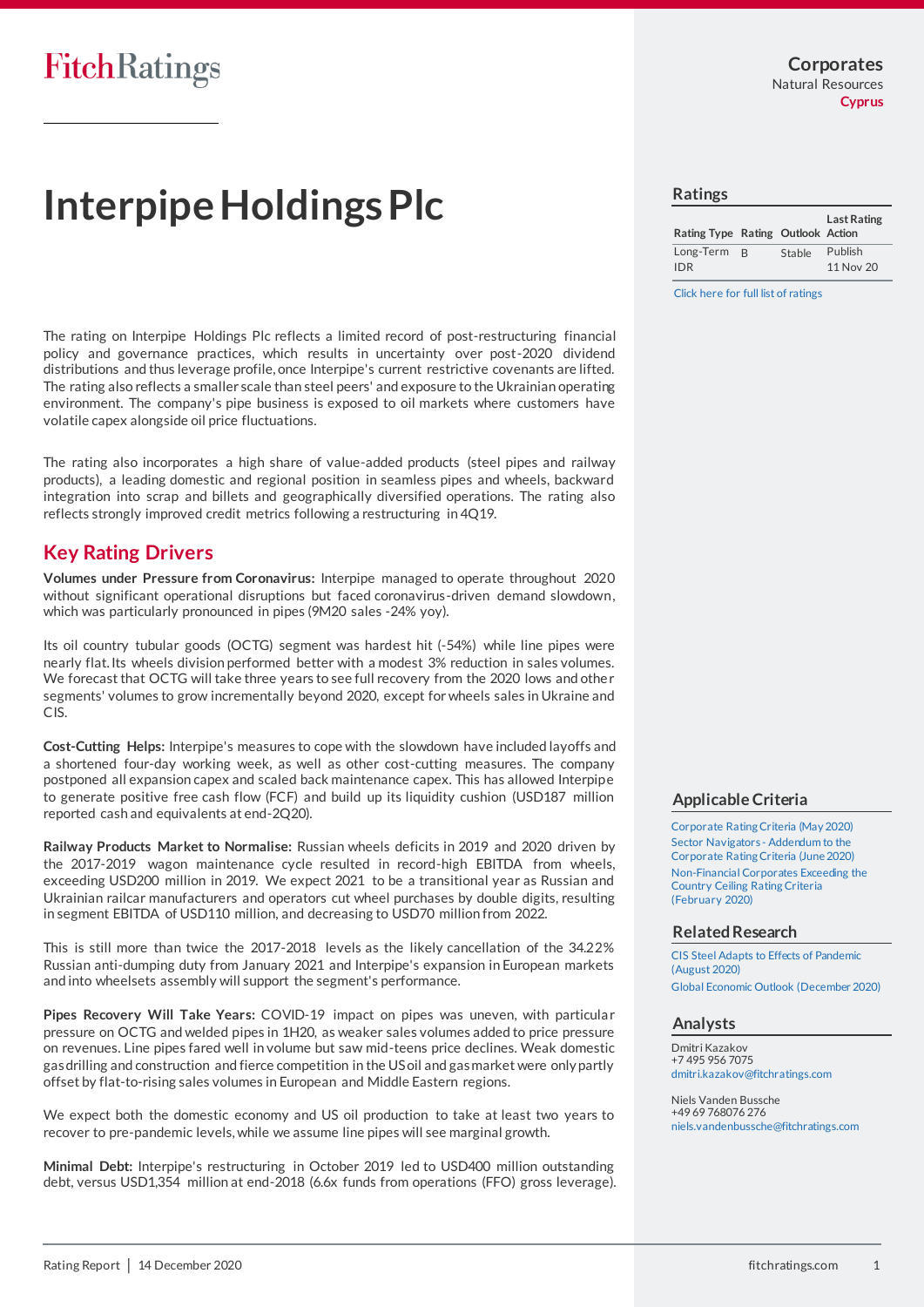Record-high EBITDA and modest capex allowed Interpipe to shrink debt to USD331 million (1.3x FFO gross leverage) at end-2019 and further to USD81 million in October 2020.

We assume Interpipe will prepay notes in full by mid-2021 following its net cash position achieved in 2H20. We conservatively assume dividends to commence from 2021, gradually driving FFO gross leverage towards 2.0x-2.5x from 2022-2023.

**Post-Restructuring Financial Policy Key:** We view the post-restructuring financial structure of Interpipe as strong for the rating. It has cut capex and optimised costs notwithstanding a solid cash balance and low net debt since the COVID-19 outbreak. However, Interpipe is yet to establish a track record of its new financial policy and determine the balance in capital allocation. Sustained adherence to a prudent financial policy supporting a strong financial profile may result in a positive rating action.

**Trade Restrictions Risk:** Interpipe is exposed to tariffs and quotas as it exports over 70% of pipes and wheels. The risk is higher in the pipes segment as proven by recent 10% import duties introduced by Saudi Arabia and Turkey in 2Q20, on top of existing widespread trading restrictions. The risk in the wheels segment is much lower and primarily related to the Eurasian Customs Union market where we see de-escalation of trade restrictions as likely, due to a limited number of suppliers in this market.

**Fees Excluded from Leverage:** Interpipe's restructuring agreement includes performance sharing fees and/or an exit fee. A USD40 million exit fee falls due only if the notes and term loan are fully discharged after 25 October 2023. Performance-sharing fees apply once the notes and term loan are fully discharged over three consecutive years, and may be 15%-25% of adjusted consolidated EBITDA.

Assuming the notes are fully prepaid by end-2021, performance fee outflows may amount to USD20 million-25 million in 2022-2024, based on our nearly USD150 million EBITDA assumption post-2021.

**Modest Capex Anticipated:** We do not expect any transformative capex as Interpipe has a modern electric arc furnace and is gradually and selectively investing to improve quality and add value to its products. We expect annual capex to average USD63 million in 2020-2021 and around USD70 million thereafter. The investments are for increasing the production capacity of OCTG with premium connections, new heat-treatment lines of OCTG pipes and a new wheel machining and finishing line.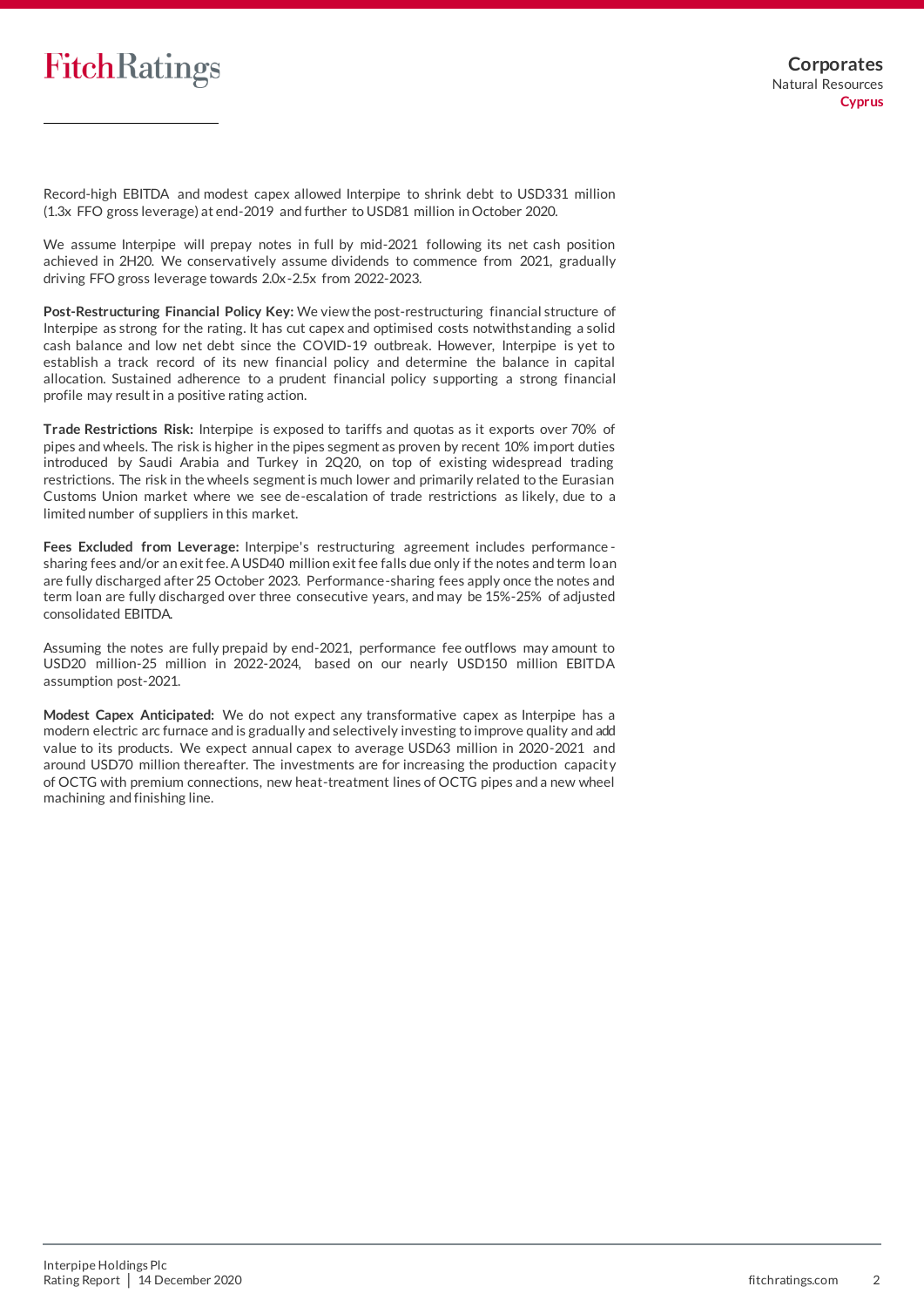# **Financial Summary**

| (USDm)                      | Dec 18 | Dec 19 | Dec 20F | Dec 21F |
|-----------------------------|--------|--------|---------|---------|
| Gross revenue               | 1.074  | 1.122  | 823     | 845     |
| Operating EBITDA margin (%) | 14.8   | 23.0   | 29.7    | 21.0    |
| FFO leverage (x)            | 6.6    | 1.3    | 0.4     | 1.6     |
| FFO net leverage (x)        | 6.0    | 0.3    | $-0.1$  | 0.9     |
| FFO interest coverage (x)   | 35.9   | 1.8    | 10.1    | 12.5    |
| E – Forecast                |        |        |         |         |

Source: Fitch Ratings, Fitch Solutions

# **Rating Derivation Relative to Peers**

Interpipe is a small producer with a strong position in niche and consolidated segments such as steel pipes (top 10 globally) and wheels (top five globally). Both segments, particularly wheels, have barriers to entry, long-standing customer relationships and certification processes in various jurisdictions. However, the segments are also exposed to high volume risk.

Interpipe's closest peer is PJSC Chelyabinsk Pipe Plant (BB-/Stable), a Russian seamless and large diameter pipe (LDP) producer with bigger scale, an incumbent position in Russia's steel pipes market, and partial integration into billets. ChelPipe's lack of wheels exposure is offset by diversification towards LDP with different dynamics.

Interpipe's other EMEA peers include steel producers such as Russia's PJSC Novolipetsk Steel, PJSC Magnitogorsk Iron & Steel Works and PAO Severstal (all BBB/Stable), EVRAZ plc (BB+/Stable) and ArcelorMittal (BB+/Negative) which benefit from partial or full integration into iron ore and/or coal, bigger scale and, in the case of Russian peers, cost leadership in steel operations. They also have lower volume risk but lack Interpipe's value-added product share and higher barriers to entry compared with more commoditised markets.

Interpipe's post-restructuring leverage profile is very comfortable and places the company ahead of its Russian and European peers. However, its future financial profile is yet to be defined by the company's financial policies. Interpipe's margins in the medium term are expected to converge with ChelPipe's, and remain above ArcelorMittal's but behind other steel producers'.

## **Navigator Peer Comparison**

| Issuer                      |  |             |                          |                                           | <b>Business profile</b> |                                         | <b>Financial profile</b> |                        |               |                        |                          |
|-----------------------------|--|-------------|--------------------------|-------------------------------------------|-------------------------|-----------------------------------------|--------------------------|------------------------|---------------|------------------------|--------------------------|
|                             |  | IDR/Outlook | Operating<br>Environment | Management and<br>Corporate<br>Governance | <b>Cost Position</b>    | <b>Raw Material</b><br>Self-Sufficiency | Value-Added              | <b>Diversification</b> | Profitability | Financial<br>Structure | Financial<br>Flexibility |
| Interpipe Holdings Plc      |  | B/Sta       |                          | bb-                                       | bbb-                    | bb                                      | bbb-                     | bb-                    | bbb           | bbb                    | n                        |
| PJSC Chelyabinsk Pipe Plant |  | BB-/Sta     | bb-                      | $bb+$                                     | bbb-                    | bb                                      | bbb                      | bb-                    | bbb-          | bb-                    | $bb+$                    |
| EVRAZ plc                   |  | BB+/Sta     | bb                       | bbb-                                      | bbb-                    | <b>BBB</b>                              | bb-                      | bb+                    | bbb           | bbb                    | bbb                      |
| ArcelorMittal S.A.          |  | BB+/Neg     | aa-                      | bbb+                                      | bb                      | bb                                      | bb+                      | bbb+                   | bb            | bb-                    | bbb+                     |
| Source: Fitch Ratings.      |  |             |                          |                                           |                         | Importance                              | Higher                   | Moderate               | Lower         |                        |                          |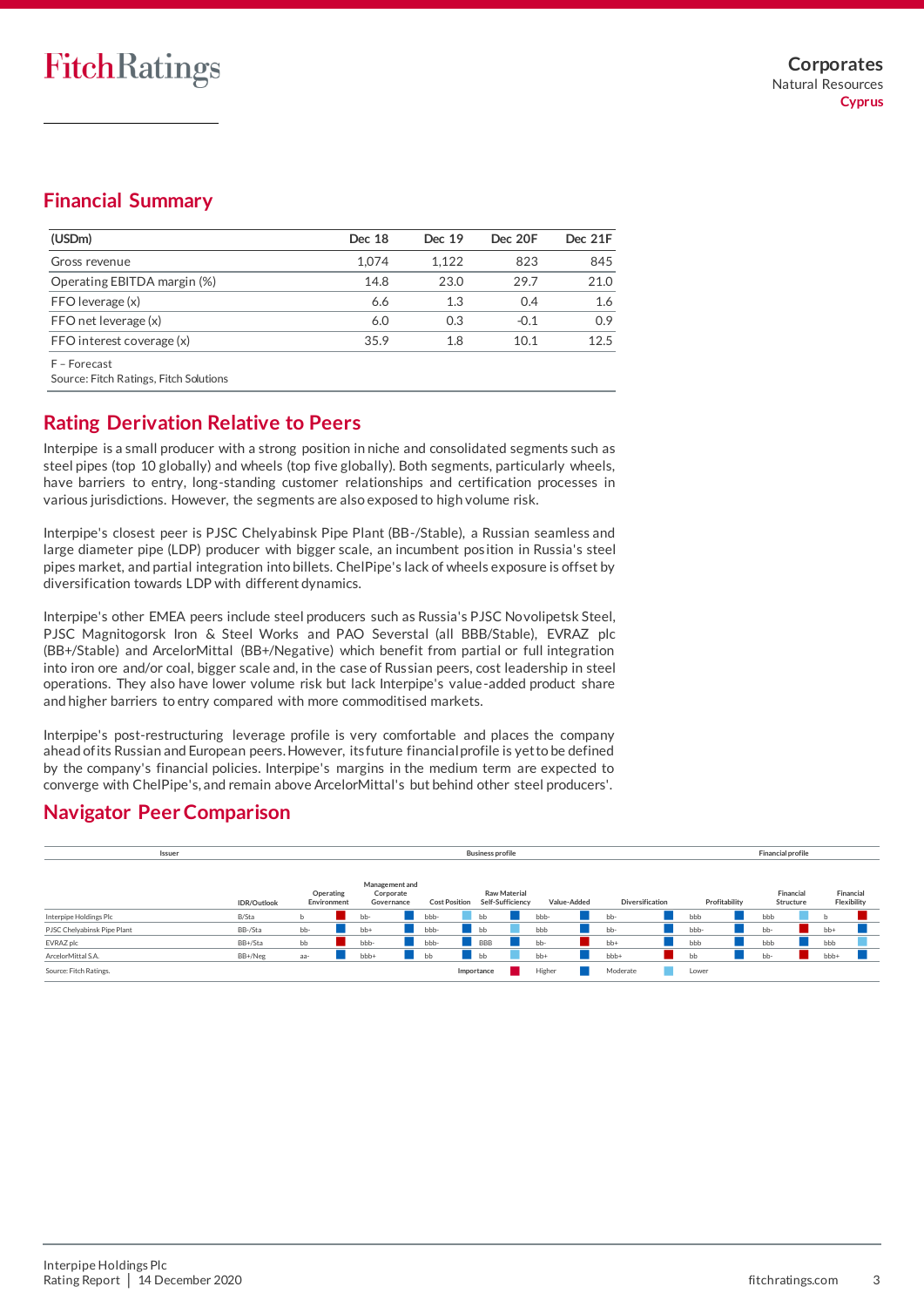# **Rating Sensitivities**

#### **Factors that Could, Individually or Collectively, Lead to Positive Rating Action/Upgrade:**

- Record of a conservative financial policy and established corporate governance practices with FFO leverage sustained below 2.5x on a gross basis or 2.0x on a net basis (2019: 1.3x gross and 0.3x net)
- Larger scale or increased diversification supporting resilience to commodities market weakness and/or economic slowdown
- The above factors may lead to an upgrade only if Ukraine's sovereign rating is upgrade d or Interpipe's hard-currency debt service cover is above 1.0x on a 12-month rolling basis, as calculated in accordance with Fitch's *Non-Financial Corporates Exceeding the Country Ceiling Rating Criteria*

#### **Factors that Could, Individually or Collectively, Lead to Negative Rating Action/Downgrade:**

- EBITDA margin sustained below 8% on adverse market developments and volume pressure
- FFO leverage sustained above 3.5x on a gross basis or above 3.0x on a net basis

## **Liquidity and Debt Structure**

**Strong Liquidity Post Restructuring**: At end-2Q20 Interpipe had a USD187 million cash cushion compared with USD211 million notes outstanding due from 2023 onwards. Liquidity is forecast to remain strong until 2023 with no significant maturities. We expect FCF generation to be positive in 2020-2021 if no dividends are paid in 2021. Performance sharing and/or exit fees are not expected to be a drag on liquidity.

**Debt Quantum at Decade Low:** As of 30 June 2020, the company had USD211 million outstanding under its notes, and prepaid a further USD129 million during August-October. Interpipe's outstanding debt, represented by the notes, amounted to a decade-low level of USD81 million. We expect the company to prepay the remaining notes by mid-2021. In addition, Interpipe entered into a total return swap (TRS) in August 2020 with regard to the notes for the notional amount of USD70 million. The term of the TRS is up to one year.

## **ESG Considerations**

Unless otherwise disclosed in this section, the highest level of ESG credit relevance is a score of 3 - ESG issues are credit neutral or have only a minimal credit impact on the entity, either due to their nature or the way in which they are being managed by the entity.

For more information on Fitch's ESG Relevance Scores, visit www.fitchratings.com/esg.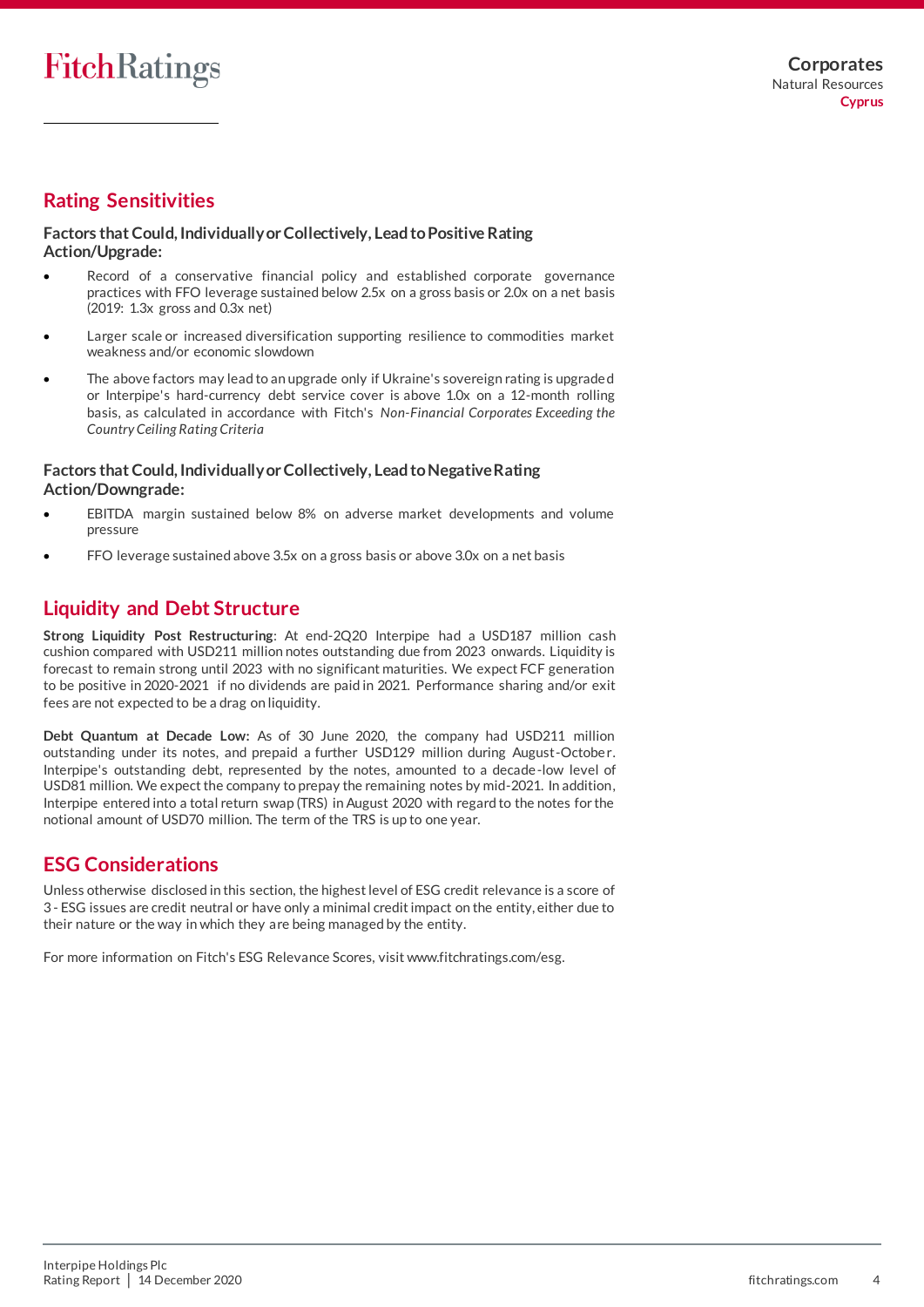-

# **Liquidity and Debt Maturity Scenario with No Refinancing**

## **Interpipe Holdings Plc –Liquidity Analysis**

| Scheduled debt maturities | Original <sup>a</sup> | Pro forma    |
|---------------------------|-----------------------|--------------|
| (USDm)                    | 31 Dec 19             | 05 Oct 20    |
| 2020                      | 36                    | $\left($     |
| 2021                      |                       | <sup>0</sup> |
| 2022                      |                       | $\Omega$     |
| 2023                      | 145                   | 81           |
| 2024                      | 151                   | $\Omega$     |
| Thereafter                | 43 <sup>b</sup>       | 45           |
| Total                     | 375                   | 126          |

<sup>a</sup>Figures are as per amortisation schedule in accordance with IFRS and include accrued interest and fair rather than nominal values of debt maturities. Pro forma figures exclude accrued interest and reflect nominal values of debt maturities.

bSubordinated shareholder loan. Fitch does not treat this loan as debt in its calculations. Source: Fitch Ratings, Fitch Solutions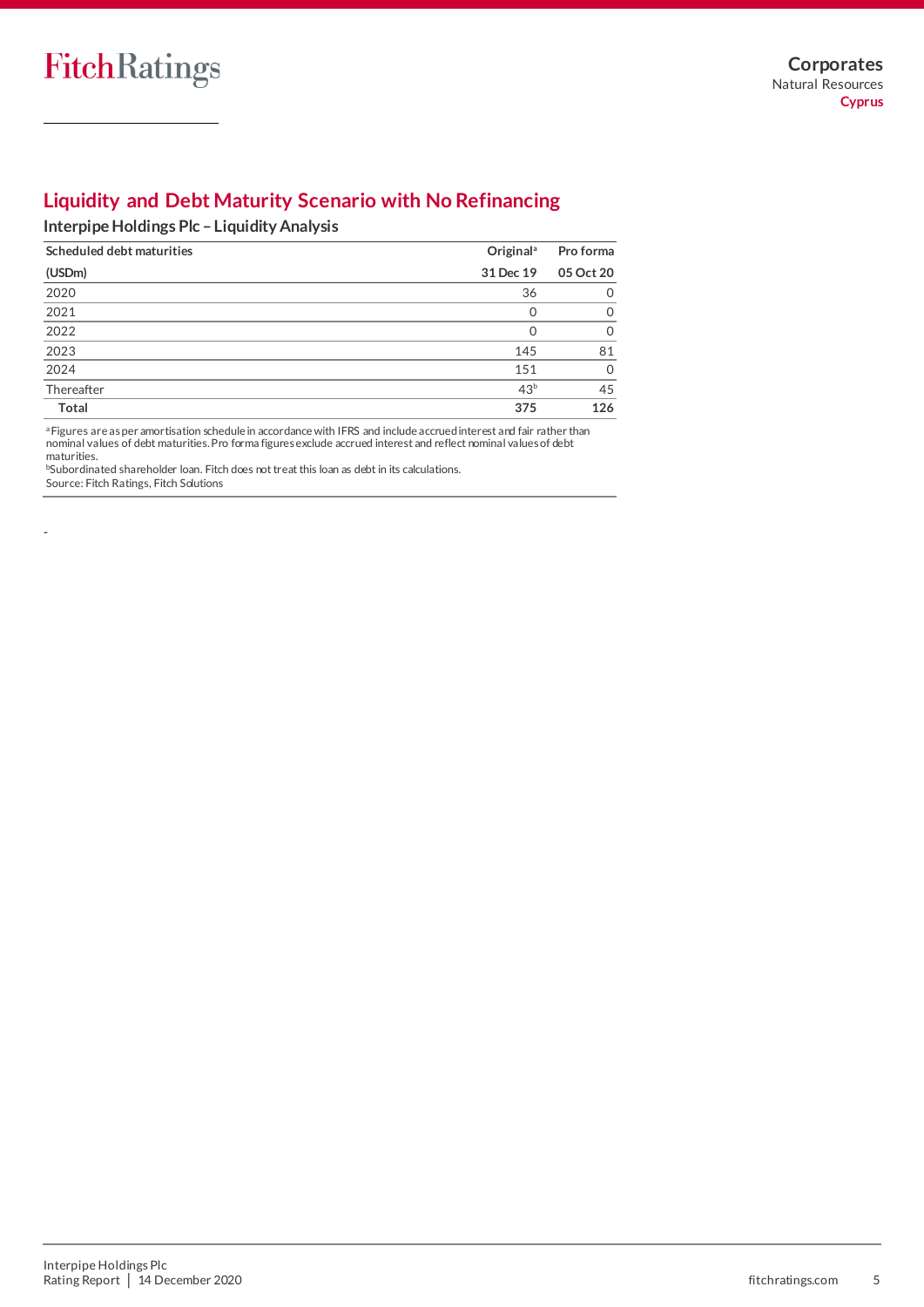# **Key Assumptions**

### **Fitch's Key Assumptions Within Our Rating Case for the Issuer**

- Pipes volumes down towards 460,000-470,000 tonnes in 2020 from around 600,000 tonnes in 2019 on coronavirus-driven economic downturn, before recovering slowly to 600,000 tonnes by 2023
- Wheels volumes marginally lower in 2020 from around 200,000 tonnes in 2019, slowly growing towards 200,000 tonnes by 2023
- EBITDA at around USD245 million in 2020, down towards USD180 million in 2021 as wheels segment normalises, and around USD150 million in 2022-2023
- Capex rising to 8% to 9% of sales towards 2022-2023
- Dividends commencing from 2021, while allowing for a gradual and decelerating gross debt increase over 2021-2023 towards USD300 million-350 million, corresponding to 2.0x-2.5x FFO gross leverage after 2021
- Pre-dividend FCF margin in single digits from 2020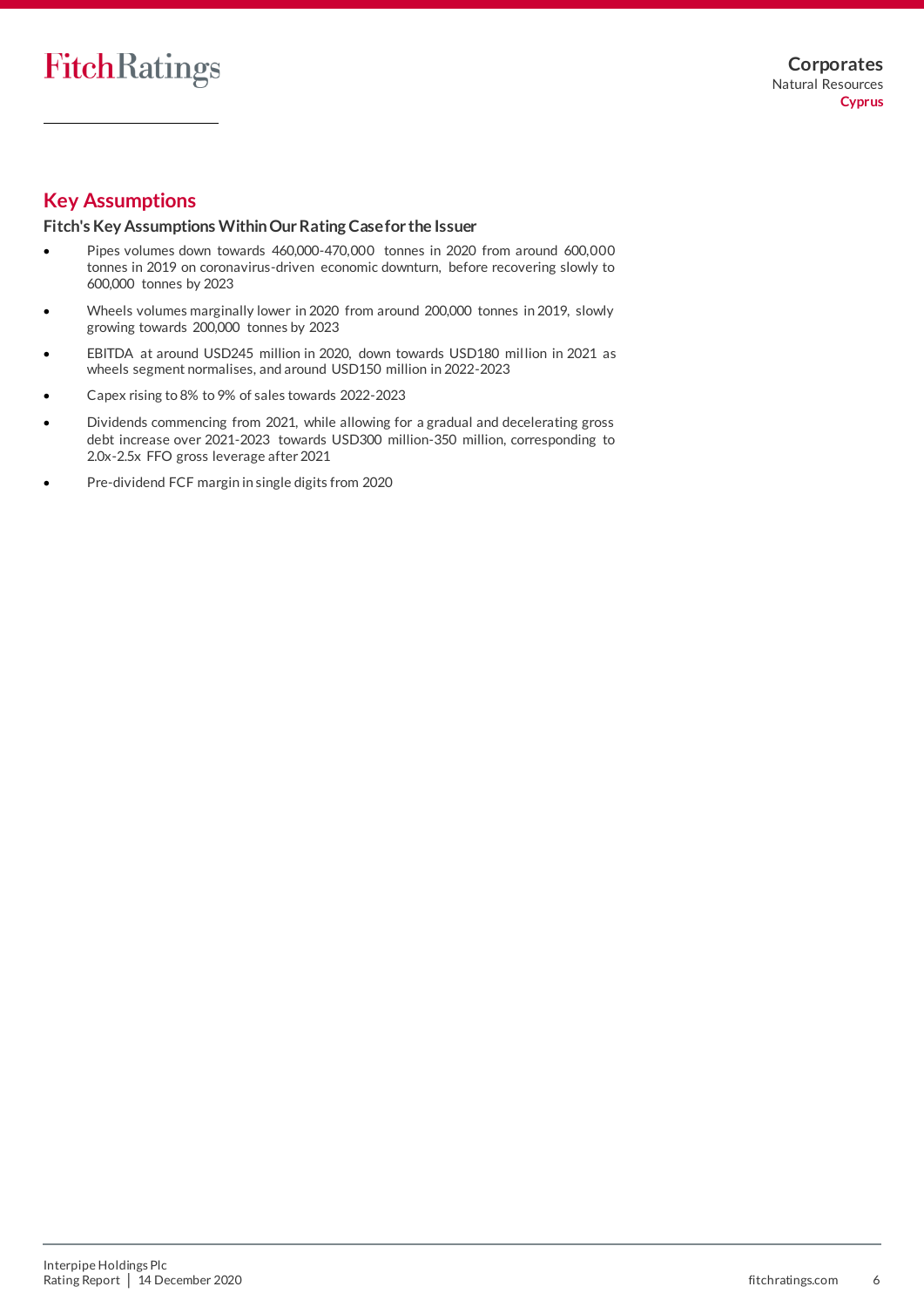# **Financial Data**

|                                                                            |          | Historical |              |                                              | Forecast |                  |
|----------------------------------------------------------------------------|----------|------------|--------------|----------------------------------------------|----------|------------------|
| (USDm)                                                                     |          |            |              | Dec 17 Dec 18 Dec 19 Dec 20F Dec 21F Dec 22F |          |                  |
| Summary income statement                                                   |          |            |              |                                              |          |                  |
| Gross revenue                                                              | 806      | 1,074      | 1.122        | 823                                          | 845      | 904              |
| Revenue growth (%)                                                         | 59.0     | 33.3       | 4.5          | $-26.7$                                      | 2.6      | 7.0              |
| Operating EBITDA (before income from associates)                           | 119      | 159        | 259          | 244                                          | 178      | 148              |
| Operating EBITDA margin (%)                                                | 14.8     | 14.8       | 23.0         | 29.7                                         | 21.0     | 16.4             |
| <b>Operating EBITDAR</b>                                                   | 119      | 160        | 259          | 245                                          | 178      | 149              |
| Operating EBITDAR margin (%)                                               | 14.8     | 14.9       | 23.1         | 29.7                                         | 21.1     | 16.4             |
| <b>Operating EBIT</b>                                                      | 67       | 114        | 193          | 192                                          | 126      | 95               |
|                                                                            | 8.4      | 10.6       | 17.2         | 23.3                                         | 14.9     | 10.5             |
| Operating EBIT margin (%)                                                  | $-107$   | $-127$     | $-122$       | $-19$                                        | $-10$    | $-18$            |
| Gross interest expense                                                     |          |            |              |                                              |          |                  |
| Pretax income (including associate income/loss)                            | $-71$    | $-67$      | 815          | 176                                          | 119      | 80               |
| Summary balance sheet                                                      |          |            |              |                                              |          |                  |
| Readily available cash and equivalents                                     | 71       | 135        | 264          | 92                                           | 91       | 96               |
| Total debt with equity credit                                              | 1,264    | 1,374      | 333          | 80                                           | 200      | 300              |
| Total adjusted debt with equity credit                                     | 1,264    | 1,380      | 336          | 80                                           | 200      | 300              |
| Net debt                                                                   | 1,193    | 1,239      | 68           | $-12$                                        | 109      | 204              |
| Summary cash flow statement                                                |          |            |              |                                              |          |                  |
| <b>Operating EBITDA</b>                                                    | 119      | 159        | 259          | 244                                          | 178      | 148              |
| Cash interest paid                                                         | $-7$     | -6         | $-141$       | $-19$                                        | $-10$    | $-18$            |
| Cash tax                                                                   | $-2$     | $-4$       | $-16$        | $-22$                                        | $-22$    | $-17$            |
| Dividends received less dividends paid to minorities<br>(inflow/(out)flow) | 0        | 0          | $\mathbf 0$  | 0                                            | 0        | $\mathbf 0$      |
| Other items before FFO                                                     | 26       | 53         | 7            | $-33$                                        | $-33$    | 0                |
| Funds flow from operations                                                 | 137      | 204        | 112          | 174                                          | 116      | 117              |
| FFO margin (%)                                                             | 17.0     | 19.0       | 10.0         | 21.1                                         | 13.7     | 13.0             |
| Change in working capital                                                  | $-53$    | $-91$      | 79           | $-43$                                        | $-12$    | 3                |
| Cash flow from operations (Fitch defined)                                  | 84       | 113        | 191          | 131                                          | 104      | 120              |
| Total non-operating/non-recurring cash flow                                | $\Omega$ | $\Omega$   | $\Omega$     |                                              |          |                  |
| Capital expenditure                                                        | $-43$    | $-44$      | $-60$        |                                              |          |                  |
| Capital intensity (capex/revenue) (%)                                      | 5.3      | 4.1        | 5.3          |                                              |          |                  |
| Common dividends                                                           | 0        | 0          | $\mathbf{0}$ |                                              |          |                  |
| Free cash flow                                                             | 41       | 69         | 132          |                                              |          |                  |
| Net acquisitions and divestitures                                          | 0        | -3         | 2            |                                              |          |                  |
| Other investing and financing cash flow items                              | 5        | $-1$       | 15           | 0                                            | $\Omega$ | $\mathbf 0$      |
| Net debt proceeds                                                          | 0        | $-1$       | -68          | $-253$                                       | 120      | 100              |
| Net equity proceeds                                                        | 0        | 0          | 50           | 0                                            | 0        | $\mathbf 0$      |
|                                                                            |          |            |              |                                              |          | $\overline{5}$   |
| Total change in cash                                                       | 46       | 64         | 129          | $-172$                                       | $-1$     |                  |
| Leverage ratios                                                            |          |            |              |                                              |          |                  |
| Total net debt with equity credit/operating EBITDA (x)                     | 10.0     | 7.8        | 0.3          | $-0.1$                                       | 0.6      | 1.4              |
| Total adjusted debt/operating EBITDAR (x)                                  | 10.6     | 8.6        | 1.3          | 0.3                                          | 1.1      | 2.0              |
| Total adjusted net debt/operating EBITDAR (x)                              | 10.0     | 7.8        | 0.3          | $-0.1$                                       | 0.6      | 1.4              |
| Total debt with equity credit/operating EBITDA(x)                          | 10.6     | 8.7        | 1.3          | 0.3                                          | 1.1      | 2.0              |
| FFO adjusted leverage (x)                                                  | 8.8      | 6.6        | 1.3          | 0.4                                          | 1.6      | 2.3              |
| FFO adjusted net leverage (x)                                              | 8.3      | 5.9        | 0.3          | $-0.1$                                       | 0.9      | $1.5\,$          |
| FFO leverage (x)                                                           | 8.8      | 6.6        | 1.3          | 0.4                                          | 1.6      | $\overline{2.3}$ |
| FFO net leverage (x)                                                       | 8.3      | 6.0        | 0.3          | -0.1                                         | 0.9      | $1.5\,$          |
| Calculations for forecast publication                                      |          |            |              |                                              |          |                  |
| Capex, dividends, acquisitions and other items before FCF                  | -43      | -47        | -58          | -50                                          | $-225$   | $-214$           |
| Free cash flow after acquisitions and divestitures                         | 41       | 66         | 133          | 81                                           | $-121$   | -95              |
| Free cash flow margin (after net acquisitions) (%)                         | 5.1      | 6.2        | 11.9         | 9.8                                          | $-14.3$  | $-10.5$          |
| Coverage ratios                                                            |          |            |              |                                              |          |                  |
| FFO interest coverage (x)                                                  | 19.6     | 35.9       | 1.8          | 10.1                                         | 12.5     | 7.5              |
| FFO fixed charge coverage (x)                                              | 19.6     | 29.9       | $1.8\,$      | 9.9                                          | 12.0     | 7.3              |
| Operating EBITDAR/interest paid + rents (x)                                | 16.3     | 22.8       | 1.8          | 12.8                                         | 17.4     | 8.3              |
| Operating EBITDA/interest paid (x)                                         | 16.3     | 27.3       | $1.8\,$      | 13.1                                         | 18.1     | 8.5              |
| <b>Additional metrics</b>                                                  |          |            |              |                                              |          |                  |
| CFO-capex/total debt with equity credit (%)                                | 3.2      | 5.1        | 39.5         | 100.8                                        | 14.4     | 16.6             |
| CFO-capex/total net debt with equity credit (%)                            | 3.4      | 5.6        | 192.5        | $-655.3$                                     | 26.4     | 24.5             |
|                                                                            |          |            |              |                                              |          |                  |
| Source: Fitch Ratings, Fitch Solutions                                     |          |            |              |                                              |          |                  |

**How to Interpret the Forecast Presented** The forecast presented is based on Fitch Ratings' internally produced, conservative rating case forecast. It does not represent the forecast of the rated issuer. The forecast set out above is only one component used by Fitch Ratings to assign a rating or determine a rating outlook, and the information in the forecast reflects material but not exhaustive elements of Fitch Ratings' rating assumptions for the issuer's financial performance. As such, it cannot be used to establish a rating, and it should not be relied on for that purpose. Fitch Ratings' forecasts are constructed using a proprietary internal forecasting tool, which employs Fitch Ratings' own assumptions on operating and financial performance that may not reflect the assumptions that you would make. Fitch Ratings' own definitions of financial terms such as EBITDA, debt or free cash flow may differ from your own such definitions. Fitch Ratings may be granted access, from time to time, to confidential information on certain elements of the issuer's forward planning. Certain elements of such information may be omitted from this forecast, even where they are included in Fitch Ratings' own internal deliberations, where Fitch Ratings, at its sole discretion, considers the data may be potentially sensitive in a commercial, legal or regulatory context. The forecast (as with the entirety of this report) is produced strictly subject to the disclaimers set out at the end of this report. Fitch Ratings may update the forecast in future reports but assumes no responsibility to do so. Original financial statement data for historical periods is processed by Fitch Solutions on behalf of Fitch Ratings. Key financial adjustments and all financial forecasts credited to Fitch Ratings are generated by rating agency staff.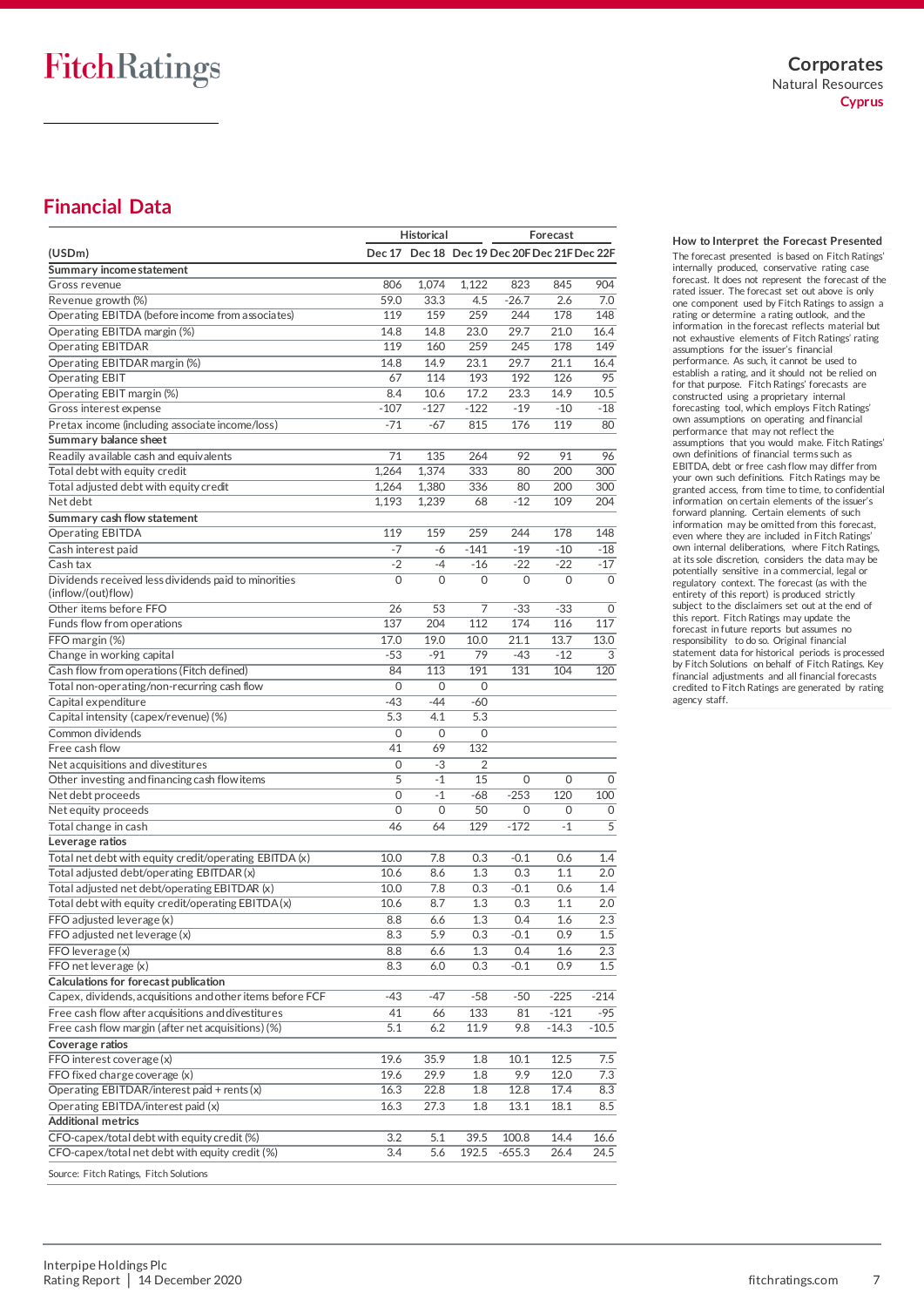# **Ratings Navigator**

|                         | <b>FitchRatings</b> |                              | <b>Interpipe Holdings Plc</b>          |                      |                                   |             | <b>ESG Relevance:</b> |               |                            |                              | <b>Corporates Ratings Navigator</b><br><b>Steel</b> |
|-------------------------|---------------------|------------------------------|----------------------------------------|----------------------|-----------------------------------|-------------|-----------------------|---------------|----------------------------|------------------------------|-----------------------------------------------------|
|                         |                     |                              |                                        |                      | <b>Business Profile</b>           |             |                       |               | <b>Financial Profile</b>   |                              |                                                     |
| <b>Factor</b><br>Levels | Sector Risk Profile | <b>Operating Environment</b> | Management and<br>Corporate Governance | <b>Cost Position</b> | Raw Material Self-<br>Sufficiency | Value-Added | Diversification       | Profitability | <b>Financial Structure</b> | <b>Financial Flexibility</b> | <b>Issuer Default Rating</b>                        |
| aaa                     |                     |                              |                                        |                      |                                   |             |                       |               |                            |                              | AAA                                                 |
| $aa+$                   |                     |                              |                                        |                      |                                   |             |                       |               |                            |                              | $AA+$                                               |
| aa                      |                     |                              |                                        |                      |                                   |             |                       |               |                            |                              | AΑ                                                  |
| aa-                     |                     |                              |                                        |                      |                                   |             |                       |               |                            |                              | $AA-$                                               |
| $a+$                    |                     |                              |                                        |                      |                                   |             |                       |               |                            |                              |                                                     |
| $\mathbf{a}$            |                     |                              |                                        |                      |                                   |             |                       |               |                            |                              |                                                     |
| $a-$                    |                     |                              |                                        |                      |                                   |             |                       |               |                            |                              |                                                     |
| bbb+                    |                     |                              |                                        |                      |                                   |             |                       |               |                            |                              | BBB+                                                |
| ddd                     |                     |                              |                                        |                      |                                   |             |                       |               |                            |                              | <b>BBB</b>                                          |
| bbb-                    |                     |                              |                                        |                      |                                   |             |                       |               |                            |                              | BBB-                                                |
| $+dd$                   |                     |                              |                                        |                      |                                   |             |                       |               |                            |                              | BB+                                                 |
| bb                      |                     |                              |                                        |                      |                                   |             |                       |               |                            |                              | BB                                                  |
| bb-                     |                     |                              |                                        |                      |                                   |             |                       |               |                            |                              | BB-                                                 |
| $b+$                    |                     |                              |                                        |                      |                                   |             |                       |               |                            |                              | $B+$                                                |
| $\mathbf b$<br>$b-$     |                     |                              |                                        |                      |                                   |             |                       |               |                            |                              | <b>Stable</b><br>lв<br>B-                           |
| CCC+                    |                     |                              |                                        |                      |                                   |             |                       |               |                            |                              | CCC+                                                |
| ccc                     |                     |                              |                                        |                      |                                   |             |                       |               |                            |                              | ccc                                                 |
| ccc-                    |                     |                              |                                        |                      |                                   |             |                       |               |                            |                              | CCC-                                                |
| cc                      |                     |                              |                                        |                      |                                   |             |                       |               |                            |                              | cc                                                  |
| $\mathbf{C}$            |                     |                              |                                        |                      |                                   |             |                       |               |                            |                              | C                                                   |
| d or rd                 |                     |                              |                                        |                      |                                   |             |                       |               |                            |                              | D or RD                                             |

| <b>Bar Chart Legend:</b> |                                        |                                     |               |  |  |  |  |  |  |  |
|--------------------------|----------------------------------------|-------------------------------------|---------------|--|--|--|--|--|--|--|
|                          | Vertical Bars = Range of Rating Factor | Bar Arrow s = Rating Factor Outlook |               |  |  |  |  |  |  |  |
|                          | Bar Colours = Relative Importance      |                                     | Positive      |  |  |  |  |  |  |  |
|                          | Higher Importance                      |                                     | Negative      |  |  |  |  |  |  |  |
| a a                      | Average Importance                     |                                     | Evolving      |  |  |  |  |  |  |  |
| m.                       | Low er Importance                      |                                     | <b>Stable</b> |  |  |  |  |  |  |  |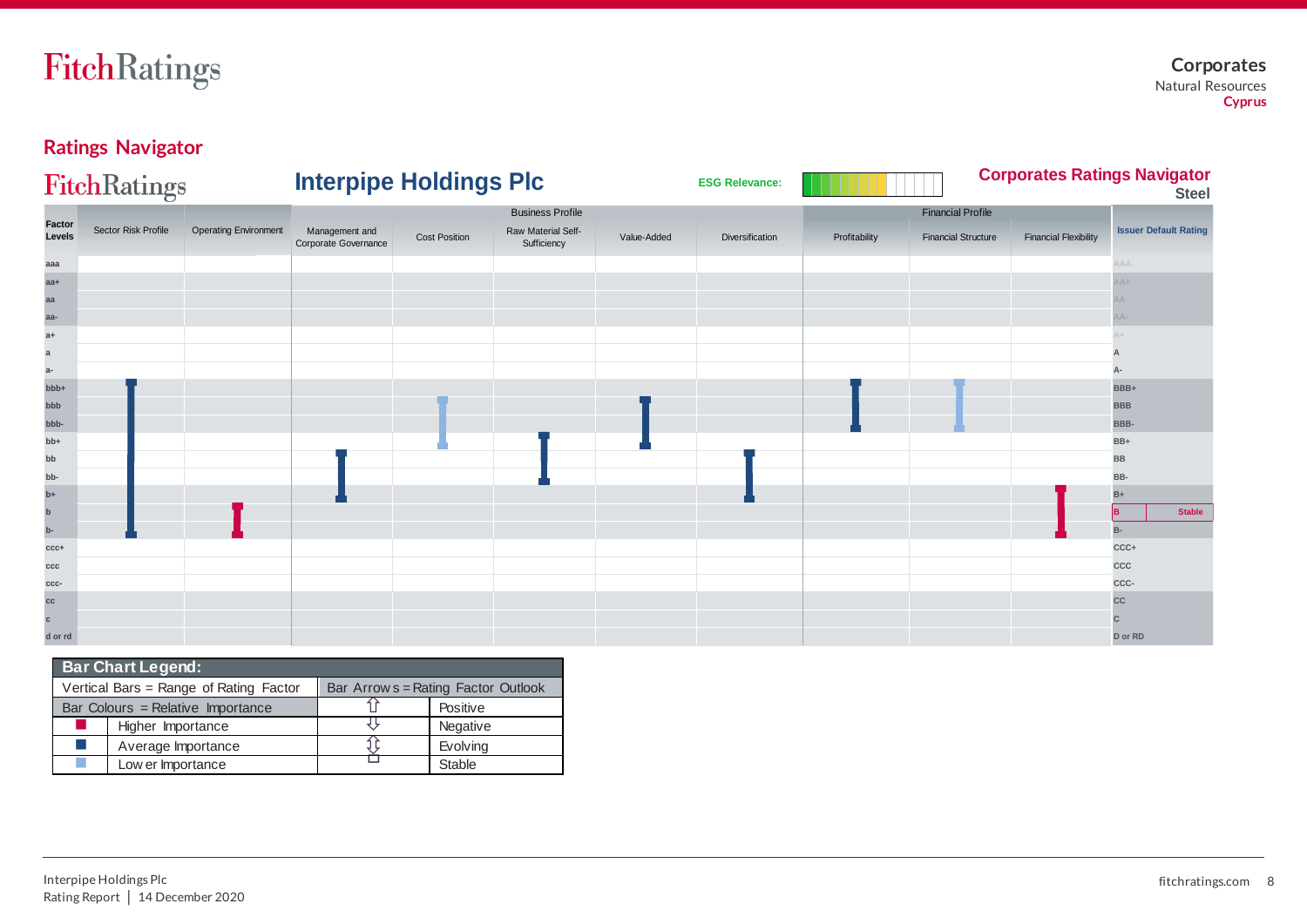### **Corporates** Natural Resources **Cyprus**

# FitchRatings

## **Interpipe Holdings Plc**

#### **Corporates Ratings Navigator**

**Steel**

|         | <b>Operating Environment</b> | <b>Management and Corporate Governance</b>                                                                                                  |  |           |  |                               |    |
|---------|------------------------------|---------------------------------------------------------------------------------------------------------------------------------------------|--|-----------|--|-------------------------------|----|
| $h+$    | Fconomic Environment         | Weak combination of countries where economic value is created and where assets are located.                                                 |  | $hb +$    |  | <b>Management Strategy</b>    | bb |
|         | <b>Financial Access</b>      | Weak combination of issuer specific funding characteristics and of the strength of the relevant<br>local financial market.                  |  | bb        |  | Governance Structure          | bb |
|         | Systemic Governance          | Systemic governance (eg rule of law, corruption; government effectiveness) of the issuer's<br>country of incorporation consistent with 'b'. |  | <b>bb</b> |  | <b>Group Structure</b>        | bb |
| b-      |                              |                                                                                                                                             |  | $h+$      |  | <b>Financial Transparency</b> | bb |
| $CCC +$ |                              |                                                                                                                                             |  | In        |  |                               |    |

**Management and Corporate Governance** 

|       | Cost Position |               |                             | <b>Raw Material Self-Sufficiency</b> |  |                               |  |                                                             |  |  |
|-------|---------------|---------------|-----------------------------|--------------------------------------|--|-------------------------------|--|-------------------------------------------------------------|--|--|
| bbb+  |               | Cost Position | bbb Low - 1st/2nd quartile. | bbb-                                 |  | Raw Material Self-Sufficiency |  | bb Partial control over key raw materials or pricing power. |  |  |
| bbb   |               |               |                             | $bb+$                                |  |                               |  |                                                             |  |  |
| bbb-  |               |               |                             | bb                                   |  |                               |  |                                                             |  |  |
| $bb+$ |               |               |                             | bb-                                  |  |                               |  |                                                             |  |  |
| bb    |               |               |                             | $b+$                                 |  |                               |  |                                                             |  |  |

shareholder.

reasonable economic rationale.

bb Strategy generally coherent but some evidence of weak implementation.

Board effectiveness questionable with few independent directors. "Key man" risk from dominant CEO or

Complex group structure or non transparent ownership structure. Related-party transactions exist but with

Financial reporting is appropriate but with some failings (eg, lack of interim or segment analysis).

#### **Value-Added Diversification** bbb+ bbb bb+ bb bbb Proportion of Contracted Sales bb Medium proportion to long term customers (30-70%) that the second bb bb Derational Diversification b bbb- bb- bbb bb+ b+ bb box and the contract of the contract of the contract of the contract of the contract of the contract of the bbb  $High (>50%).$ Proportion of Contracted Sales Proportion of Higher Value-Added **Products**

| $a -$           | FFO Margin            | bbb | 12%                                | $a-$  | FFO Leverage                                       | bbb |
|-----------------|-----------------------|-----|------------------------------------|-------|----------------------------------------------------|-----|
| bb <sub>+</sub> | <b>EBITDAR Margin</b> | bbb | 16%                                | bbb+  | FFO Net Leverage                                   | bbb |
| bbb             | FCF Margin            | bbb | Mostly positive through the cycle. | bbb   | Total Debt With Equity Credit/Op.<br><b>EBITDA</b> | bbb |
| bbb-            |                       |     |                                    | bbb-  |                                                    |     |
| $bb+$           |                       |     |                                    | $bb+$ |                                                    |     |

| bb-         | <b>Financial Discipline</b> |     | No financial policy or track record of ignoring it. Opportunistic behavior.                                                                                                                                                                                                | Interpipe Holdings Plc has 11 ESG potential rating drivers                    | key driv           |
|-------------|-----------------------------|-----|----------------------------------------------------------------------------------------------------------------------------------------------------------------------------------------------------------------------------------------------------------------------------|-------------------------------------------------------------------------------|--------------------|
| $b+$        | Liquidity                   | bbb | One year liquidity ratio above 1.25x. Well-spread maturity schedule of debt but funding may be<br>less diversified.                                                                                                                                                        | Emissions from production                                                     |                    |
| $\mathbf b$ | FFO Interest Coverage       | bb  | 6x                                                                                                                                                                                                                                                                         | Energy and fuel use in operations                                             | driver             |
| $b -$       | <b>FX Exposure</b>          | bb  | FX exposure on profitability and/or debt/cash flow match. Some hedging in place but only partly<br>effective.                                                                                                                                                              | Water usage in operations (including exposure to regions with water scarcity) | potentia<br>driver |
| CCC+        |                             |     |                                                                                                                                                                                                                                                                            | Pollution incidents; sludge disposal                                          |                    |
|             |                             |     |                                                                                                                                                                                                                                                                            | Impact of labor negotiations and employee (dis)satisfaction                   | not a              |
|             |                             |     | How to Read This Page: The left column shows the three-notch band assessment for the overall Factor, illustrated by a bar. The right<br>column breaks down the Factor into Sub-Factors, with a description appropriate for each Sub-Factor and its corresponding category. | Worker safety and accident prevention                                         | rating<br>driver   |
|             |                             |     |                                                                                                                                                                                                                                                                            | Showing top 6 issues                                                          |                    |
|             |                             |     |                                                                                                                                                                                                                                                                            |                                                                               |                    |

| $bb+$ | Product and Geographical<br><b>Diversification</b> | b <sub>b</sub> | Good diversification or good cost position in niche product.                                                                |
|-------|----------------------------------------------------|----------------|-----------------------------------------------------------------------------------------------------------------------------|
| bb    | Operational Diversification                        |                | Low (single plant)                                                                                                          |
| $hh-$ | <b>Environmental Exposure</b>                      | bbb            | Limited or manageable exposure to environmental regulations. Remediation costs are comfortably within<br>current cashflows. |
| $h+$  |                                                    |                |                                                                                                                             |
| b     |                                                    |                |                                                                                                                             |

#### **Profitability Financial Structure**

| $a-$  | FFO Leverage                                       | bbb | 2.5x |
|-------|----------------------------------------------------|-----|------|
| bbb+  | FFO Net Leverage                                   | bbb | 2.0x |
| bbb   | Total Debt With Equity Credit/Op.<br><b>EBITDA</b> | bbb | 2.0x |
| bbb-  |                                                    |     |      |
| $bb+$ |                                                    |     |      |

#### **Financial Flexibility Credit-Relevant ESG Derivation**

| Gledit-Relevant ESG Derivation                                                |                     |            |        |                | <b>Overall ESG</b> |
|-------------------------------------------------------------------------------|---------------------|------------|--------|----------------|--------------------|
| Interpipe Holdings Plc has 11 ESG potential rating drivers                    | key driver          | $^{\circ}$ | issues | 5              |                    |
| Emissions from production                                                     |                     |            |        |                |                    |
| Energy and fuel use in operations                                             | driver              | $\Omega$   | issues | $\overline{4}$ |                    |
| Water usage in operations (including exposure to regions with water scarcity) | potential<br>driver | 11         | issues | 3              |                    |
| Pollution incidents: sludge disposal                                          |                     |            |        |                |                    |
| Impact of labor negotiations and employee (dis)satisfaction                   | not a<br>rating     | $\Omega$   | issues | $\overline{2}$ |                    |
| Worker safety and accident prevention                                         | driver              | 3          | issues |                |                    |
| Showing top 6 issues                                                          |                     |            |        |                |                    |

For further details on Credit-Relevant ESG scoring, see page 3.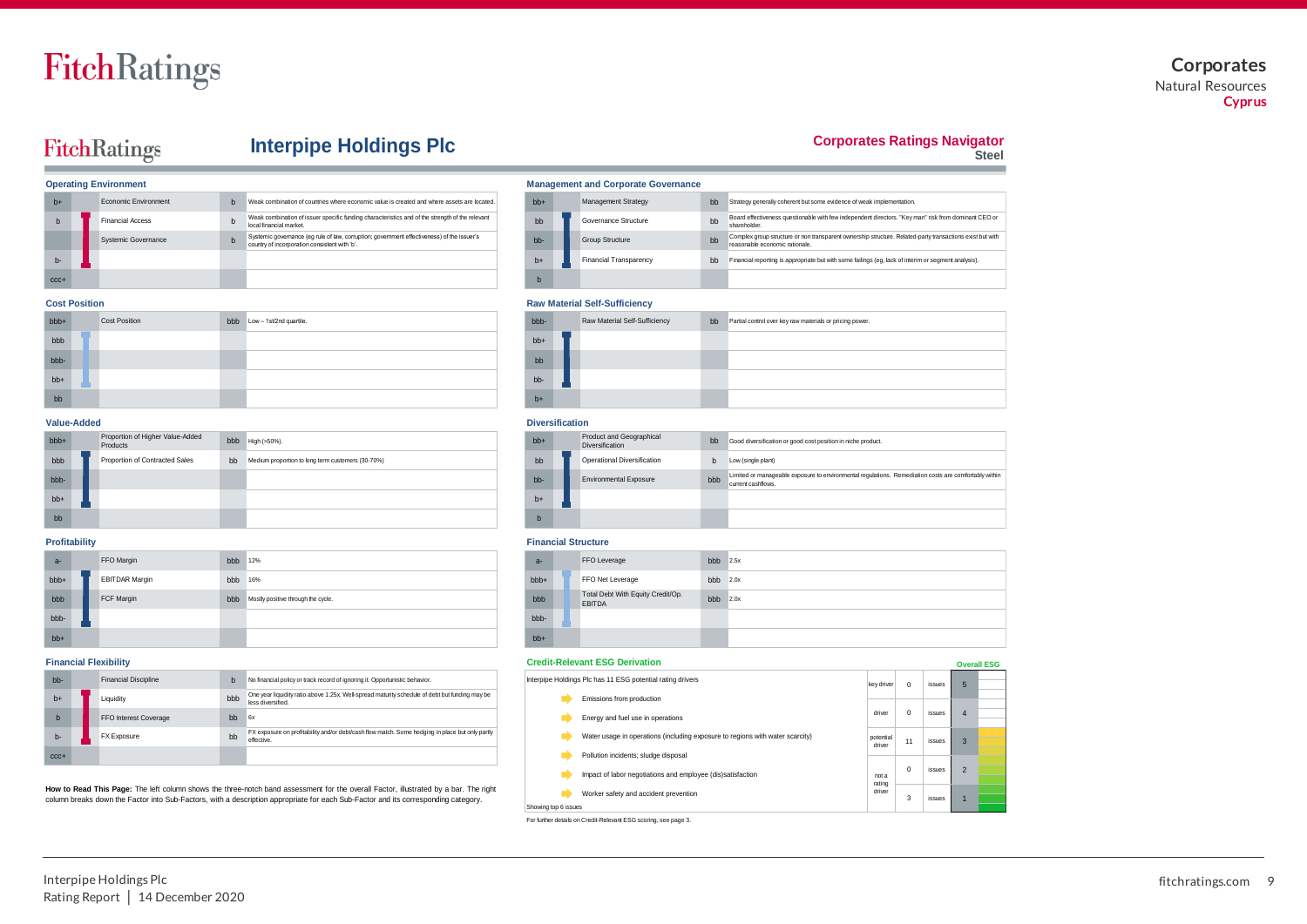### **Corporates** Natural Resources **Cyprus**

# FitchRatings

### **Interpipe Holdings Plc**

#### **Corporates Ratings Navigator**

**Steel**

|                             | Credit-Relevant ESG Derivation                             |              |                                                                                                                     |                                                                                      |         |                                                                                                                                                         |                     |             |        |                | <b>Overall ESG Scale</b> |
|-----------------------------|------------------------------------------------------------|--------------|---------------------------------------------------------------------------------------------------------------------|--------------------------------------------------------------------------------------|---------|---------------------------------------------------------------------------------------------------------------------------------------------------------|---------------------|-------------|--------|----------------|--------------------------|
|                             | Interpipe Holdings Plc has 11 ESG potential rating drivers |              |                                                                                                                     |                                                                                      |         |                                                                                                                                                         | key driver          | $\mathbf 0$ | issues |                |                          |
|                             |                                                            |              | Interpipe Holdings Plc has exposure to emissions regulatory risk but this has very low impact on the rating.        |                                                                                      |         |                                                                                                                                                         |                     |             |        |                |                          |
|                             |                                                            |              | Interpipe Holdings Plc has exposure to energy productivity risk but this has very low impact on the rating.         |                                                                                      |         |                                                                                                                                                         | driver              | $\mathbf 0$ | issues |                |                          |
|                             |                                                            |              | Interpipe Holdings Plc has exposure to water management risk but this has very low impact on the rating.            |                                                                                      |         |                                                                                                                                                         | potential driver    | 11          | issues |                |                          |
|                             |                                                            |              | Interpipe Holdings Plc has exposure to waste & impact management risk but this has very low impact on the rating.   |                                                                                      |         |                                                                                                                                                         |                     |             |        |                |                          |
|                             |                                                            |              | Interpipe Holdings Plc has exposure to labor relations & practices risk but this has very low impact on the rating. |                                                                                      |         |                                                                                                                                                         | not a rating driver | $^{\circ}$  | issues | $\overline{2}$ |                          |
| Showing top 6 issues        |                                                            |              | Interpipe Holdings Plc has exposure to employee health & safety risk but this has very low impact on the rating.    |                                                                                      |         |                                                                                                                                                         |                     | 3           | issues |                |                          |
| <b>Environmental (E)</b>    |                                                            |              |                                                                                                                     |                                                                                      |         |                                                                                                                                                         |                     |             |        |                |                          |
|                             | <b>General Issues</b>                                      | E Score      | <b>Sector-Specific Issues</b>                                                                                       | Reference                                                                            | E Scale |                                                                                                                                                         |                     |             |        |                |                          |
| GHG Emissions & Air Quality |                                                            | 3            | Emissions from production                                                                                           | Diversification; Profitability; Financial Structure;<br><b>Financial Flexibility</b> |         | How to Read This Page<br>ESG scores range from 1 to 5 based on a 15-level color gradation. Red (5) is most<br>relevant and green (1) is least relevant. |                     |             |        |                |                          |
| Engray Management           |                                                            | $\mathbf{r}$ | Energy and fuel use in onerations                                                                                   | Cost Position · Profitability                                                        |         |                                                                                                                                                         |                     |             |        |                |                          |

#### **Environmental (E)**

| <b>General Issues</b>                                         | E Score      | <b>Sector-Specific Issues</b>                                                    | Reference                                                                            |  | E Scale |
|---------------------------------------------------------------|--------------|----------------------------------------------------------------------------------|--------------------------------------------------------------------------------------|--|---------|
| GHG Emissions & Air Quality                                   | $\mathbf{3}$ | Emissions from production                                                        | Diversification; Profitability; Financial Structure;<br><b>Financial Flexibility</b> |  |         |
| <b>Energy Management</b>                                      | 3            | Energy and fuel use in operations                                                | Cost Position : Profitability                                                        |  |         |
| Water & Wastewater Management                                 |              | Water usage in operations (including exposure to regions with water<br>scarcity) | Diversification; Profitability; Financial Flexibility                                |  |         |
| Waste & Hazardous Materials Management:<br>Ecological Impacts | 3            | Pollution incidents; sludge disposal                                             | Diversification; Profitability; Financial Flexibility                                |  |         |
| Exposure to Environmental Impacts                             |              | In.a.                                                                            | n.a.                                                                                 |  |         |

#### **Social (S)**

| <b>General Issues</b>                                         | S Score | <b>Sector-Specific Issues</b>                                                                                  | Reference                                                                                   |  | <b>S</b> Scale |
|---------------------------------------------------------------|---------|----------------------------------------------------------------------------------------------------------------|---------------------------------------------------------------------------------------------|--|----------------|
| Human Rights, Community Relations, Access<br>& Affordability  |         | In.a.                                                                                                          | n.a.                                                                                        |  |                |
| Customer Welfare - Fair Messaging, Privacy &<br>Data Security |         | n.a.                                                                                                           | n.a.                                                                                        |  |                |
| Labor Relations & Practices                                   |         | Impact of labor negotiations and employee (dis)satisfaction                                                    | Diversification; Cost Position; Profitability; Financial<br>Flexibility                     |  |                |
| Employee Wellbeing                                            | 3       | Worker safety and accident prevention                                                                          | Diversification; Profitability; Financial Flexibility                                       |  |                |
| Exposure to Social Impacts                                    |         | Social resistance to new projects, sourcing of iron ore/coking coal that<br>leads to delays and cost increases | Raw Material Self-Sufficiency; Profitability; Financial<br>Structure; Financial Flexibility |  |                |

#### **Governance (G)**

| <b>General Issues</b>  | G Score | <b>Sector-Specific Issues</b>                                 | Reference                           |  | <b>G</b> Scale |                |  | How relevant are E. S and G issues to the overa                                                                                            |
|------------------------|---------|---------------------------------------------------------------|-------------------------------------|--|----------------|----------------|--|--------------------------------------------------------------------------------------------------------------------------------------------|
| Management Strategy    |         | Strategy development and implementation                       | Management and Corporate Governance |  |                |                |  | Highly relevant, a key rating driver that has a significal<br>individual basis. Equivalent to "higher" relative import-                    |
| Governance Structure   |         | Board independence and effectiveness; ownership concentration | Management and Corporate Governance |  |                |                |  | Relevant to rating, not a key rating driver but has an in<br>combination with other factors. Equivalent to "moderal<br>Navigator.          |
| <b>Group Structure</b> |         | Complexity, transparency and related-party transactions       | Management and Corporate Governance |  |                |                |  | Minimally relevant to rating, either very low impact or a<br>results in no impact on the entity rating. Equivalent to<br>within Navigator. |
| Financial Transparency |         | Quality and timing of financial disclosure                    | Management and Corporate Governance |  |                | $\overline{2}$ |  | Irrelevant to the entity rating but relevant to the sector.                                                                                |
|                        |         |                                                               |                                     |  |                |                |  | rrelevant to the entity rating and irrelevant to the secto                                                                                 |

| 5              | exp                  |
|----------------|----------------------|
| 4              | Cla<br>crite<br>star |
| 3              | (PR                  |
| $\overline{2}$ |                      |
|                |                      |

| ESG scores range fre |  |  |  |
|----------------------|--|--|--|
|                      |  |  |  |

**The Environmental (E), Social (S) and Governance (G) tables** break out the individual components of the scale. The right-hand box shows the aggregate E, S, or G score. General Issues are relevant across all markets with Sector-Specific **How to Read This Page**<br>
ESG scores range from 1 to 5 based on a 15-level color gradation. Red (5) is most<br>
relevant and green (1) is least relevant.<br> **The Environmental (E), Social (S) and Governance (G) tables** break out specific issue. These scores signify the credit-relevance of the sector-specific How to Read This Page<br>ESG scores range from 1 to 5 based on a 15-level color gradation. Red (5) is most<br>relevant and green (1) is least relevant.<br>The Environmental (E), Social (S) and Governance (G) tables break out the<br>in factor(s) within which the corresponding ESG issues are captured in Fitch's credit analysis. The Environmental (E), Social (S) and Governance (G) tables break out the individual components of the scale. The right-hand box shows the aggregate E, S, susses unique to a particular indistry group. Socores are saspinal

**The Credit-Relevant ESG Derivation table** shows the overall ESG score. This issuing entity's sub-component ESG scores. The box on the far left identifies the some of the main ESG issues that are drivers or potential drivers of the issuing entity's credit rating (corresponding with scores of 3, 4 or 5) and provides a brief planation for the score.

assification of ESG issues has been developed from Fitch's sector ratings teria. The General Issues and Sector-Specific Issues draw on the classification standards published by the United Nations Priniciples for Responsible Investing (PRI) and the Sustainability Accounting Standards Board(SASB).

|                          | <b>CREDIT-RELEVANT ESG SCALE</b><br>How relevant are E, S and G issues to the overall credit rating? |                                                                                                                                                                                                     |  |  |  |  |  |  |  |  |
|--------------------------|------------------------------------------------------------------------------------------------------|-----------------------------------------------------------------------------------------------------------------------------------------------------------------------------------------------------|--|--|--|--|--|--|--|--|
| 5                        |                                                                                                      | Highly relevant, a key rating driver that has a significant impact on the rating on an<br>individual basis. Equivalent to "higher" relative importance within Navigator.                            |  |  |  |  |  |  |  |  |
| $\overline{4}$           |                                                                                                      | Relevant to rating, not a key rating driver but has an impact on the rating in<br>combination with other factors. Equivalent to "moderate" relative importance within<br>Navigator.                 |  |  |  |  |  |  |  |  |
| $\overline{3}$           |                                                                                                      | Minimally relevant to rating, either very low impact or actively managed in a way that<br>results in no impact on the entity rating. Equivalent to "lower" relative importance<br>within Navigator. |  |  |  |  |  |  |  |  |
| $\overline{\phantom{a}}$ |                                                                                                      | Irrelevant to the entity rating but relevant to the sector.                                                                                                                                         |  |  |  |  |  |  |  |  |
|                          |                                                                                                      | Irrelevant to the entity rating and irrelevant to the sector.                                                                                                                                       |  |  |  |  |  |  |  |  |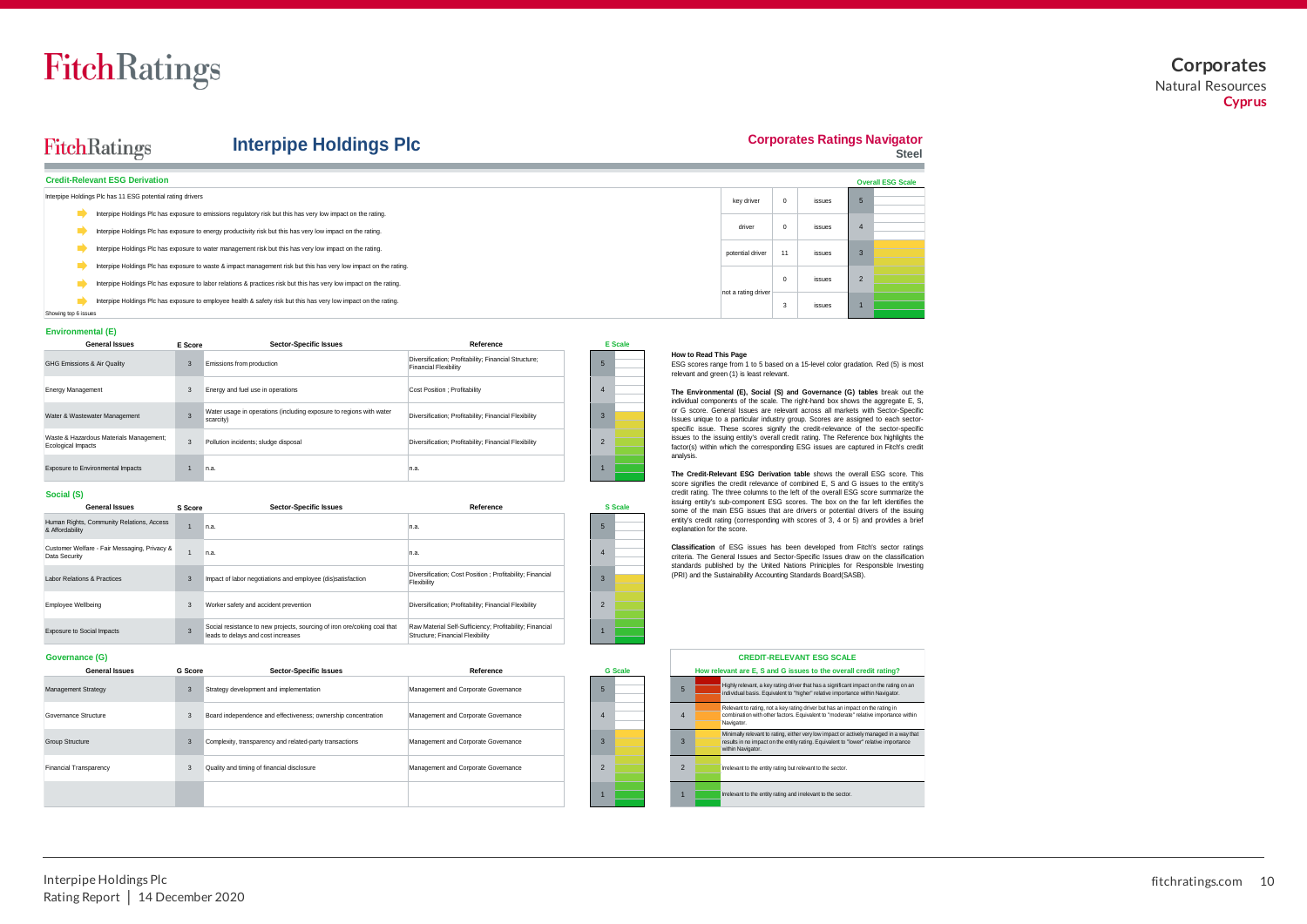# **Simplified Group Structure Diagram**



a All entities are guarantors under the notes except for Interpipe NMPP and its subsidiaries and Interpipe Investments plc Source: Interpipe Holdings Plc, Fitch Ratings

As of 5 October 2020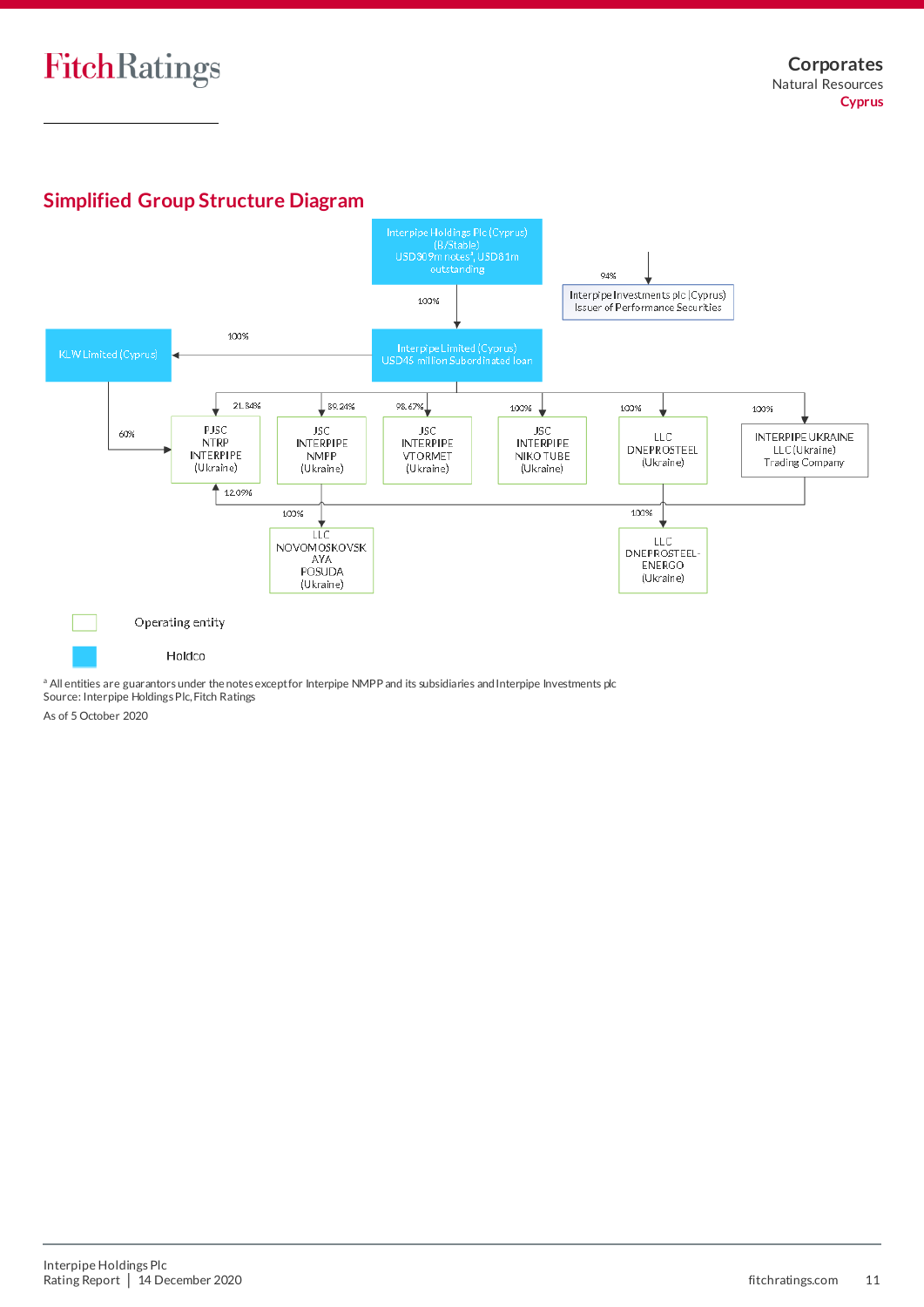# **Peer Financial Summary**

| Company                                | <b>Issuer</b><br>rating date | Financial<br>default statement | revenue | <b>Gross Operating</b><br><b>EBITDAR</b><br>(USDm) margin (%) | <b>FFO</b><br>leverage<br>(x) | FFO <sub>net</sub><br>leverage<br>(x) | <b>FFO</b><br>interest<br>coverage<br>(x) |
|----------------------------------------|------------------------------|--------------------------------|---------|---------------------------------------------------------------|-------------------------------|---------------------------------------|-------------------------------------------|
| Interpipe Holdings Plc B               |                              |                                |         |                                                               |                               |                                       |                                           |
|                                        |                              | 2019                           | 1,122   | 23.1                                                          | 1.3                           | 0.3                                   | 1.8                                       |
|                                        |                              | 2018                           | 1,074   | 14.9                                                          | 6.6                           | 6.0                                   | 35.9                                      |
|                                        |                              | 2017                           | 806     | 14.8                                                          | 8.8                           | 8.3                                   | 19.6                                      |
| PJSC Chelyabinsk Pipe BB-<br>Plant     |                              |                                |         |                                                               |                               |                                       |                                           |
|                                        | BB-                          | 2019                           | 2,974   | 16.8                                                          | 2.9                           | 2.2                                   | 3.3                                       |
|                                        | BB-                          | 2018                           | 2,840   | 16.0                                                          | 3.7                           | 2.8                                   | 2.7                                       |
|                                        | BB-                          | 2017                           | 2,714   | 15.0                                                          | 3.9                           | 3.1                                   | 1.5                                       |
| EVRAZ plc                              | BB+                          |                                |         |                                                               |                               |                                       |                                           |
|                                        | BB+                          | 2019                           | 11,905  | 21.3                                                          | 2.3                           | 1.6                                   | 7.5                                       |
|                                        |                              | 2018                           | 12,836  | 29.2                                                          | 1.5                           | 1.1                                   | 9.8                                       |
|                                        |                              | 2017                           | 10,827  | 23.9                                                          | 2.4                           | 1.8                                   | 5.5                                       |
| ArcelorMittal S.A.                     | BB+                          |                                |         |                                                               |                               |                                       |                                           |
|                                        | BBB-                         | 2019                           | 70,615  | 6.7                                                           | 5.6                           | 4.4                                   | 5.3                                       |
|                                        | BBB-                         | 2018                           | 76,033  | 14.1                                                          | 2.3                           | 2.0                                   | 10.6                                      |
|                                        | BB+                          | 2017                           | 68.679  | 12.9                                                          | 2.6                           | 2.2                                   | 6.8                                       |
| Source: Fitch Ratings, Fitch Solutions |                              |                                |         |                                                               |                               |                                       |                                           |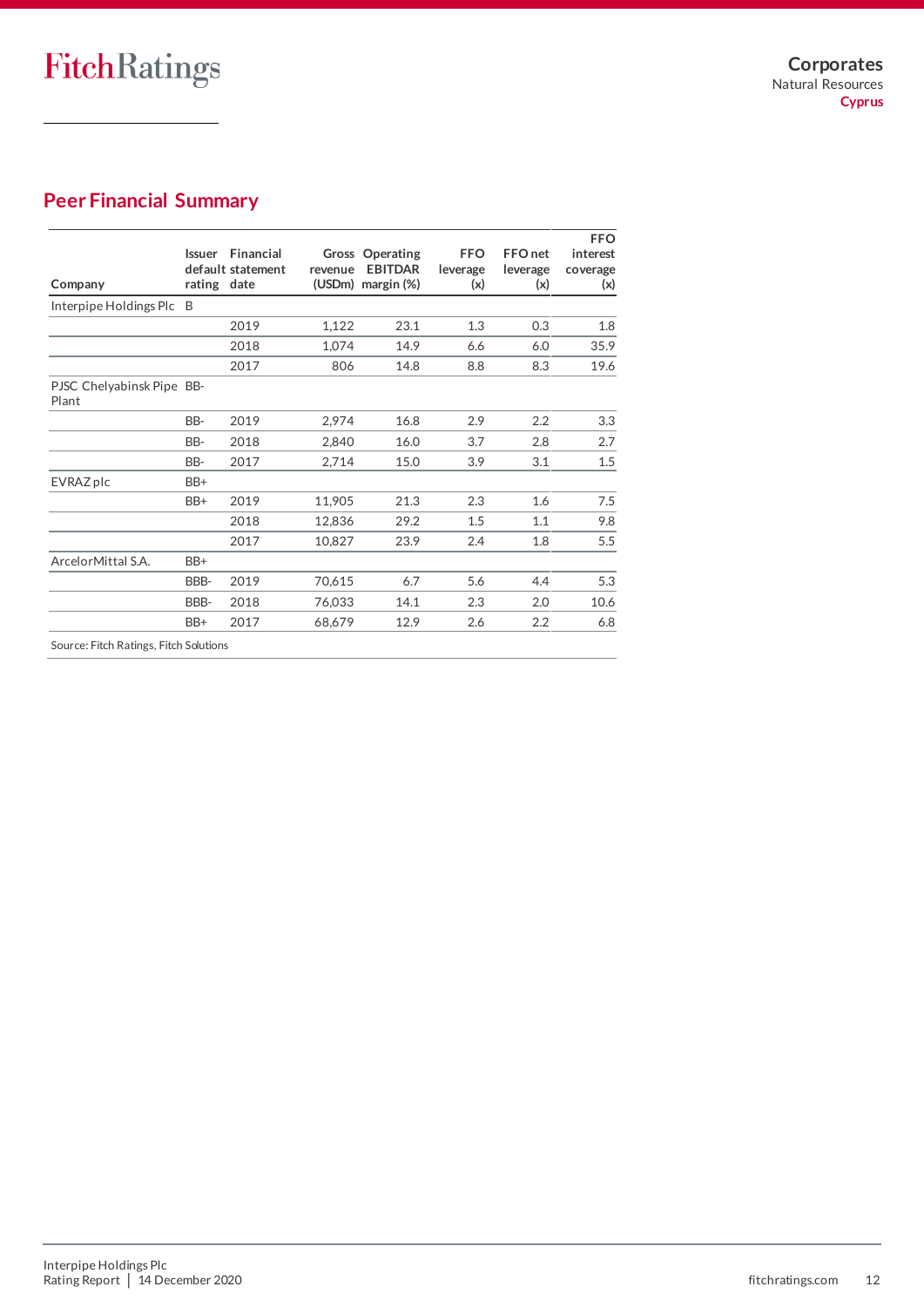# **Fitch Adjustment and Reconciliation Table**

|                                                                 |                           | Reported            | Sum of                    | CORP-<br>Lease               | Other  | Adjusted                  |
|-----------------------------------------------------------------|---------------------------|---------------------|---------------------------|------------------------------|--------|---------------------------|
| (USD Millions)                                                  | <b>Notes and Formulas</b> |                     | <b>Values Adjustments</b> | <b>Treatment Adjustments</b> |        | Values                    |
| 31/12/2019                                                      |                           |                     |                           |                              |        |                           |
| <b>Income Statement Summary</b>                                 |                           |                     |                           |                              |        |                           |
| Revenue                                                         |                           | 1,122               |                           |                              |        | 1,122                     |
| Operating EBITDAR                                               |                           | 149                 | 111                       | $\mathbf{1}$                 | 110    | 259                       |
| Operating EBITDAR After Associates and Minorities               | (a)                       | 149                 | 111                       | $1\,$                        | 110    | 259                       |
| <b>Operating Lease Expense</b>                                  | (b)                       | $\mathsf{O}\xspace$ | $1\,$                     | $1\,$                        |        | $\mathbf{1}$              |
| <b>Operating EBITDA</b>                                         | (c)                       | 149                 | 110                       |                              | 110    | 259                       |
| Operating EBITDA After Associates and Minorities                | $(d) = (a-b)$             | 149                 | 110                       |                              | 110    | 259                       |
| <b>Operating EBIT</b>                                           | (e)                       | 83                  | 110                       |                              | 110    | 193                       |
| Debt and Cash Summary                                           |                           |                     |                           |                              |        |                           |
| Total Debt with Equity Credit                                   | (f)                       | 459                 | $-127$                    |                              | $-127$ | 333                       |
| Lease-Equivalent Debt                                           | (g)                       | $\mathsf{O}\xspace$ | 3                         | 3                            |        | $\ensuremath{\mathsf{3}}$ |
| Other Off-Balance-Sheet Debt                                    | (h)                       | $\mathbf 0$         |                           |                              |        | $\mathsf O$               |
| Total Adjusted Debt with Equity Credit                          | $(i) = (f+g+h)$           | 459                 | $-124$                    | 3                            | $-127$ | 336                       |
| Readily Available Cash and Equivalents                          | (j)                       | 256                 | 8                         |                              | 8      | 264                       |
| Not Readily Available Cash and Equivalents                      |                           | 8                   | -8                        |                              | -8     | $\mathsf{O}\xspace$       |
| <b>Cash Flow Summary</b>                                        |                           |                     |                           |                              |        |                           |
| Operating EBITDA After Associates and Minorities                | $(d) = (a-b)$             | 149                 | 110                       |                              | 110    | 259                       |
| Preferred Dividends (Paid)                                      | (k)                       | $\mathbf 0$         |                           |                              |        | $\mathbb O$               |
| <b>Interest Received</b>                                        | (1)                       | 3                   |                           |                              |        | $\ensuremath{\mathsf{3}}$ |
| Interest (Paid)                                                 | (m)                       | $-141$              |                           |                              |        | $-141$                    |
| Cash Tax (Paid)                                                 |                           | $-16$               |                           |                              |        | $-16$                     |
| Other Items Before FFO                                          |                           | 117                 | $-110$                    |                              | $-110$ | $\overline{7}$            |
| Funds from Operations (FFO)                                     | (n)                       | 112                 |                           |                              |        | 112                       |
| Change in Working Capital (Fitch-Defined)                       |                           | 79                  |                           |                              |        | 79                        |
| Cash Flow from Operations (CFO)                                 | (o)                       | 191                 |                           |                              |        | 191                       |
| Non-Operating/Nonrecurring Cash Flow                            |                           | $\mathbf 0$         |                           |                              |        | $\mathsf O$               |
| Capital (Expenditures)                                          | (p)                       | $-60$               |                           |                              |        | $-60$                     |
| Common Dividends (Paid)                                         |                           | $\mathbf 0$         |                           |                              |        | $\mathsf O$               |
| Free Cash Flow (FCF)                                            |                           | 132                 |                           |                              |        | 132                       |
| Gross Leverage (x)                                              |                           |                     |                           |                              |        |                           |
| Total Adjusted Debt/Operating EBITDAR <sup>a</sup>              | (i/a)                     | 3.1                 |                           |                              |        | 1.3                       |
| FFO Adjusted Leverage                                           | $(i/(n-m-l-k+b))$         | 1.8                 |                           |                              |        | 1.3                       |
| FFO Leverage                                                    | $(i-g)/(n-m-l-k)$         | 1.8                 |                           |                              |        | 1.3                       |
| Total Debt with Equity Credit/Operating EBITDA <sup>a</sup>     | $(i-g)/d$                 | 3.1                 |                           |                              |        | 1.3                       |
| (CFO-Capex)/Total Debt with Equity Credit (%)                   | $(o+p)/(i-g)$             | 28.6%               |                           |                              |        | 39.5%                     |
| Net Leverage (x)                                                |                           |                     |                           |                              |        |                           |
| Total Adjusted Net Debt/Operating EBITDAR <sup>a</sup>          | $(i-j)/a$                 | 1.4                 |                           |                              |        | 0.3                       |
| FFO Adjusted Net Leverage                                       | (i-j)/(n-m-l-k+b)         | 0.8                 |                           |                              |        | 0.3                       |
| FFO Net Leverage                                                | (i-g-j)/(n-m-l-k)         | 0.8                 |                           |                              |        | 0.3                       |
| Total Net Debt with Equity Credit/Operating EBITDA <sup>a</sup> | $(i-g-j)/d$               | 1.4                 |                           |                              |        | 0.3                       |
| (CFO-Capex)/Total Net Debt with Equity Credit (%)               | $(o+p)/(i-g-j)$           | 64.7%               |                           |                              |        | 192.5%                    |
| Coverage (x)                                                    |                           |                     |                           |                              |        |                           |
| Operating EBITDA/(Interest Paid + Lease Expense) <sup>a</sup>   | $a/(-m+b)$                | 1.1                 |                           |                              |        | 1.8                       |
| Operating EBITDA/Interest Paid <sup>a</sup>                     | $d/(-m)$                  | 1.1                 |                           |                              |        | 1.8                       |
| FFO Fixed-Charge Coverage                                       | $(n-l-m-k+b)/(-m-k+b)$    | 1.8                 |                           |                              |        | 1.8                       |
| FFO Interest Coverage                                           | (n-l-m-k)/(-m-k)          | 1.8                 |                           |                              |        | 1.8                       |

<sup>a</sup>EBITDA/R after dividends to associates and minorities.

Source: Fitch Ratings, Fitch Solutions, Interpipe Holdings Plc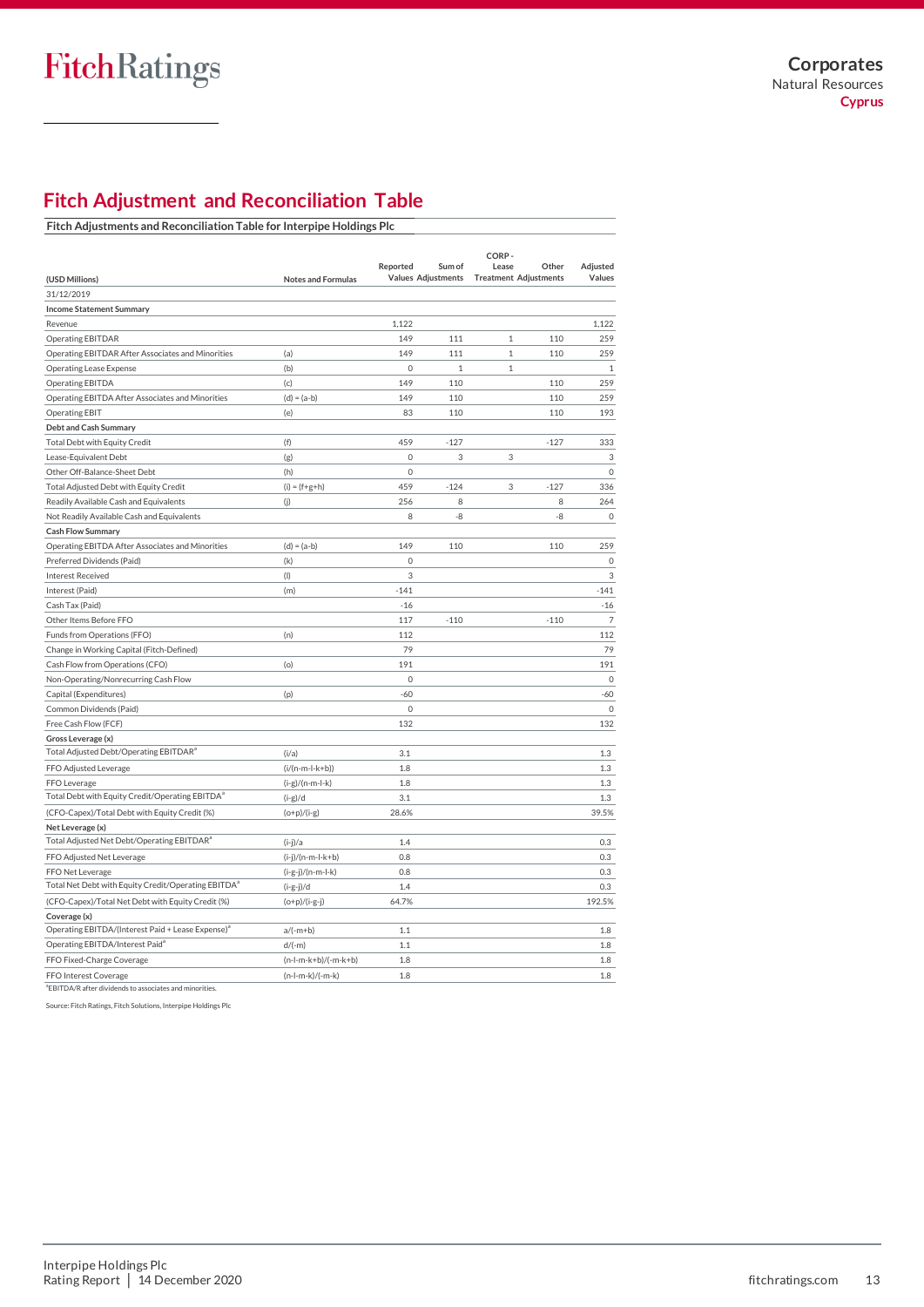# **B+/B/B-/CCC Table**

| Considerations                            | B+                       | B                                        | <b>B-</b>               | CCC+                             | CCC                     | CCC-                               | CC                                           | <b>Trend Fitch's View</b>                                                                                                                                                                                                                                                                                                                                                                                                                        |
|-------------------------------------------|--------------------------|------------------------------------------|-------------------------|----------------------------------|-------------------------|------------------------------------|----------------------------------------------|--------------------------------------------------------------------------------------------------------------------------------------------------------------------------------------------------------------------------------------------------------------------------------------------------------------------------------------------------------------------------------------------------------------------------------------------------|
| <b>Business Model</b>                     | Robust                   | Sustainable                              | Intact                  |                                  | Redeemable Compromised  | Disrupted                          | Irredeemable                                 | Interpipe's product and regional mix in<br>pipes proved flexible and not dependent<br>on a single region or product type. Its<br>wheels sales remained strong and<br>◆<br>profitable in the CIS despite high import<br>duties, while the ongoing market<br>slowdown is addressed via refocusing on<br>Europe and value-added solutions, with<br>modest capex and low impact on margins.                                                          |
| Strategy/<br><b>Execution Risk</b>        | Limited                  | Moderate                                 | Meaningful              | Challenging<br>yet<br>achievable | Uncertain               | Highly speculative Not credible    |                                              | Interpipe has adjusted its cost base<br>throughout a challenging operating<br>environment. Debt restructuring is<br>behind, and future capex projects are<br>incremental and flexible (e.g. high-speed<br>◆<br>wheels). Interpipe has so far performed<br>well during the pandemic despite the<br>severely hit OCTG segment as line pipes<br>and wheels held up well.                                                                            |
| <b>Cash Flow</b>                          | Consistently<br>positive | Neutral to<br>positive                   | Volatile                | Mostly<br>negative               | Constantly<br>negative  | Accelerating cash<br>outflow       | Irreversible<br>outflow                      | Fitch expects pre-dividend FCF to stay<br>positive as the capital intensity of the<br>business is rather low. It would require<br>◆<br>aggressive cash upstreaming, or extreme<br>economic conditions, to drive FCF<br>negative after the notes redemption.                                                                                                                                                                                      |
| Leverage Profile deleveraging             | Clear<br>path            | Deleveraging<br>capacity                 | High but<br>sustainable | Significant<br>outlier           | Unsustainable           | Disproportionate<br>and increasing | Unrecoverable                                | Interpipe has achieved very significant<br>deleveraging through its restructuring,<br>and prepaid most of its debt in the<br>aftermath. It has sound cash generation<br>Ð<br>and low levels of maintenance capital<br>expenditures. If the notes are fully<br>prepaid cash outflows under performance<br>share fees are likely to be manageable.                                                                                                 |
| Governance and<br><b>Financial Policy</b> | Committed                | Some<br>commitment<br>to<br>deleveraging | Aggressive              |                                  | Ineffective Uncommitted | Hostile                            | Inevitable<br>balance-sheet<br>restructuring | The shareholder injected USD50 million<br>as part of the restructuring. The<br>restructuring does not allow for dividends<br>until the outstanding debt is discharged. It<br>is unclear what the dividend policy will<br>look like should the company prepay<br>◂<br>outstanding debt maturities. Our<br>conservative assessment reflects a lack of<br>track record of when the company could<br>pursue its financial policies<br>independently. |
| Refinancing<br><b>Risk</b>                | Limited                  | Manageable                               | High                    | Off-market<br>options            | Excessive               | Unavailable                        | Imminent                                     | Refinancing risk is limited due to distant<br>maturities (2023-2024) and a strong cash<br>buffer. Leverage is likely to be low at the<br>$\blacklozenge$<br>time of refinancing while sudden EBITDA<br>pressure is likely be addressed by capex<br>delays.                                                                                                                                                                                       |
| Liquidity                                 | Comfortable              | Satisfactory                             | Limited                 | Minimal<br>headroom              | Poor/partly<br>funded   | Unfunded                           | De facto<br>insolvent                        | Refinancing risk is very limited due to the<br>cash buffer, sound cash generation<br>despite the challenging environment,<br>improved operational profile and<br>◆<br>diversification. Full prepayment of the<br>notes is likely to be combined with strong<br>cash generation and/or additional credit<br>lines.                                                                                                                                |
| Conclusion<br>B                           |                          |                                          |                         |                                  |                         |                                    |                                              |                                                                                                                                                                                                                                                                                                                                                                                                                                                  |
| Source: Fitch Ratings                     |                          |                                          |                         |                                  |                         |                                    |                                              |                                                                                                                                                                                                                                                                                                                                                                                                                                                  |